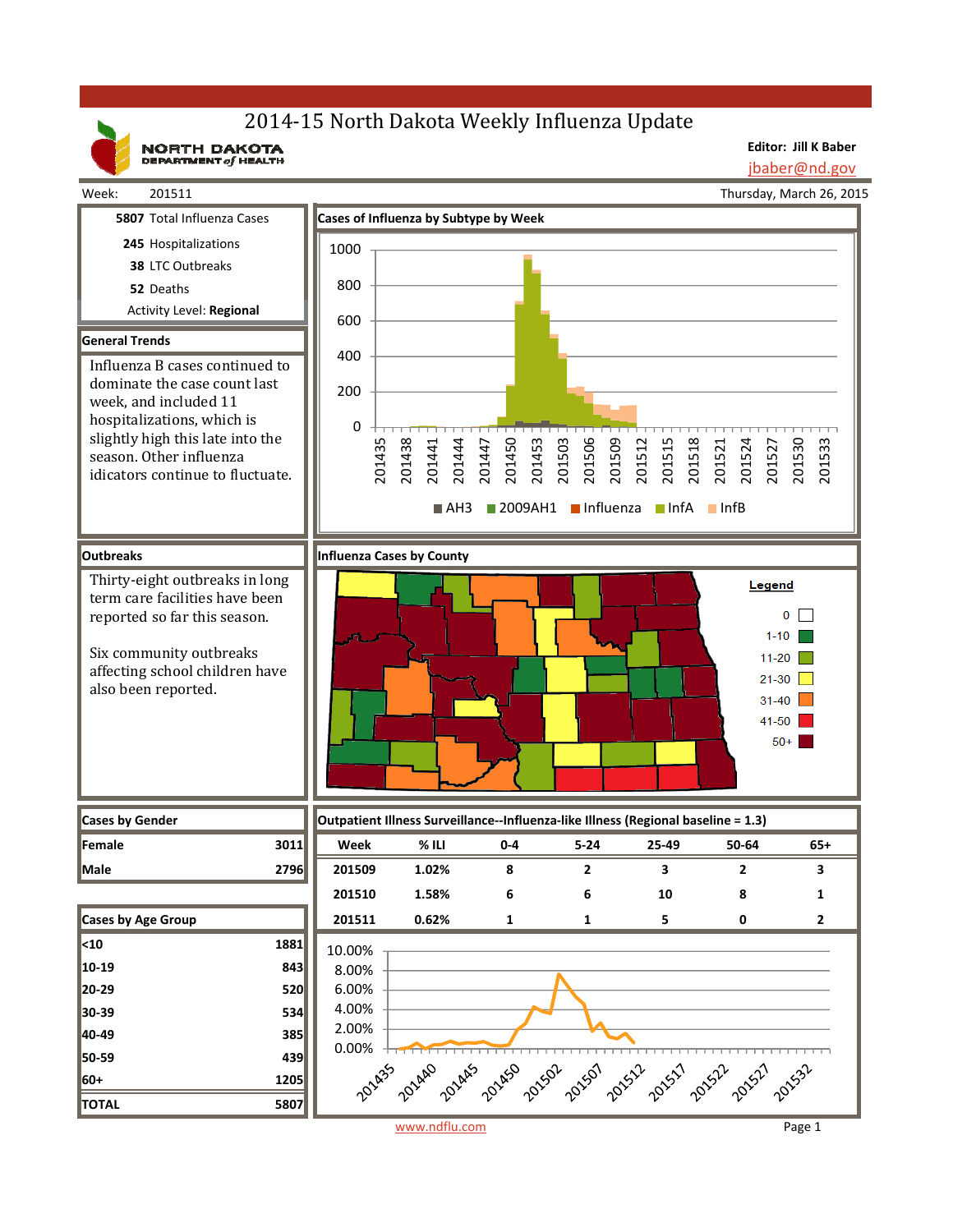## 2013‐14 North Dakota Weekly Influenza Update

**NORTH DAKOTA**<br>DEPARTMENT of HEALTH

### Week: 201511





#### Thursday, March 26, 2015 **North Dakota Syndromic Surveillance‐‐Influenza‐like Illness (ILI)**

The percent of visits for ILI this week in our syndromic surveillance system decreased to 0.37%. Syndromic surviellance data includes hospital and walk-in clinic data from facilities across North Dakota, as well as ND data we receive from the Department of Defense.

#### **Sentinal Laboratory Surviellance**

Percent positivity of influenza testing at sentinel laboratories increased this week to 18.07%. 

\*These data do not represent all laboratory results for influenza.



Percent positivity for RSV decreased to 24.14% this week.

#### **National Statistics:**

National influenza activity and surveillance information is available from the CDC FluView website at: http://www.cdc.gov/flu/weekly/, and is updated every Friday.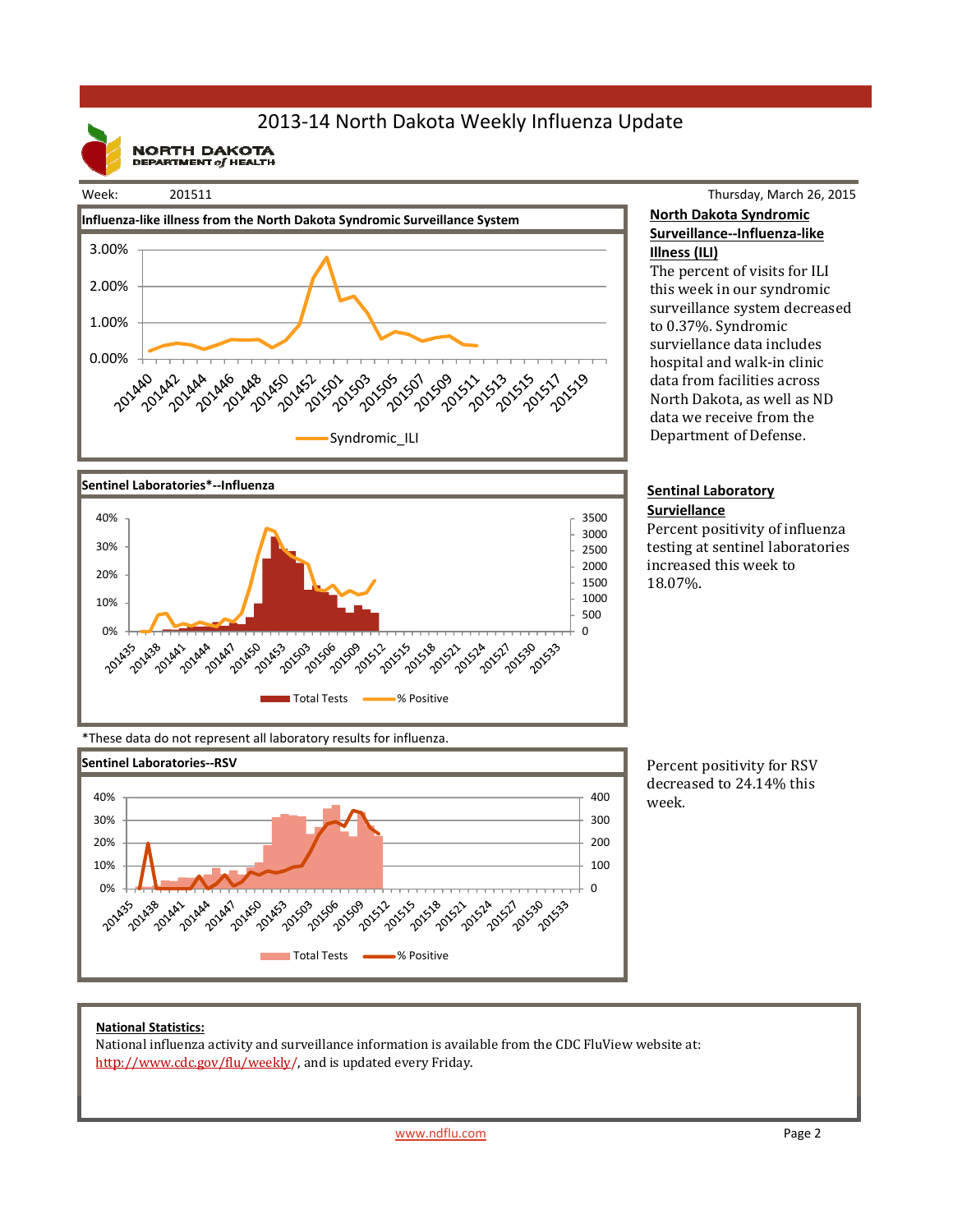## 2013‐14 North Dakota Weekly Influenza Update



**NORTH DAKOTA** DEPARTMENT  $of$  HEALTH